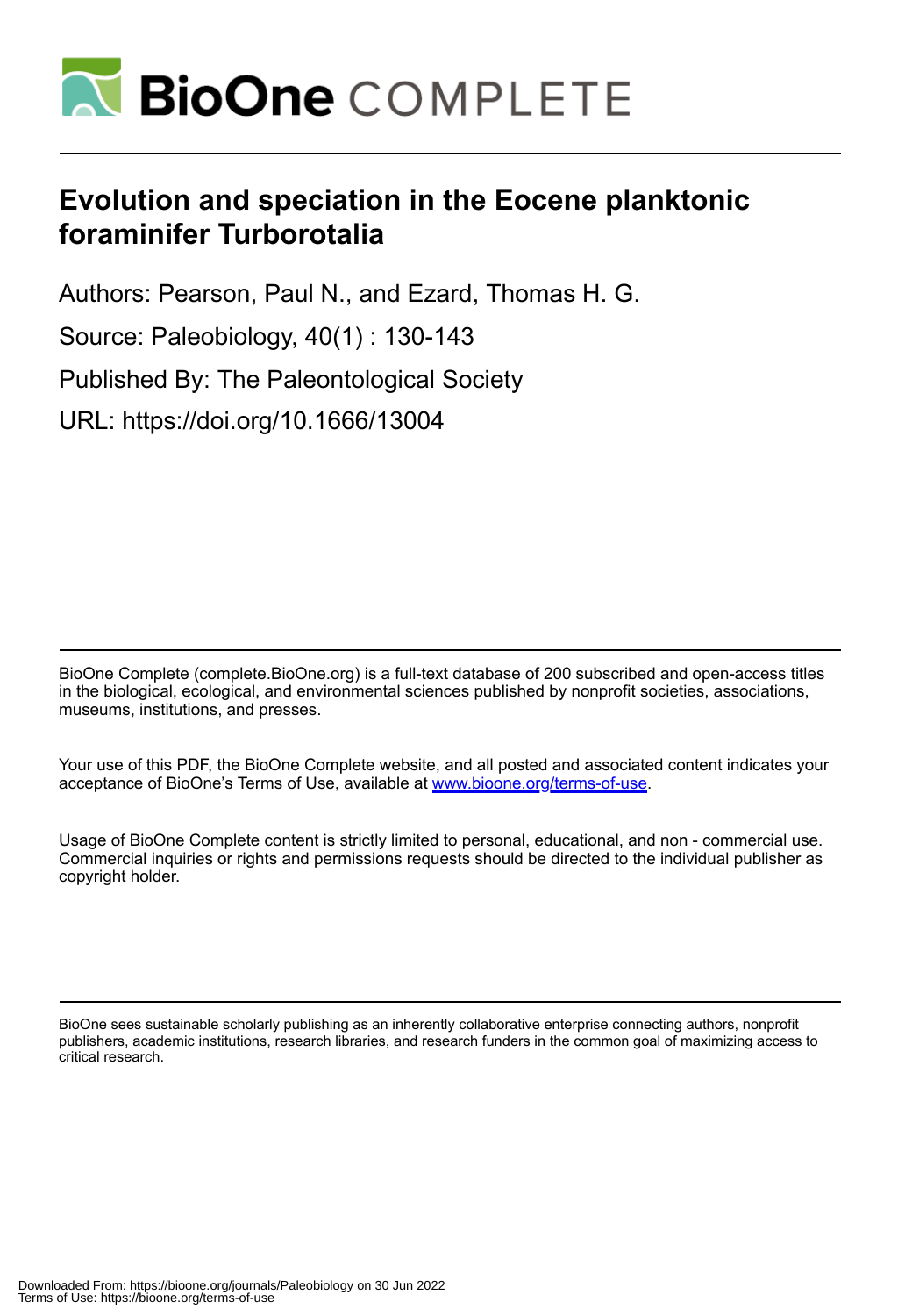## Evolution and speciation in the Eocene planktonic foraminifer Turborotalia

Paul N. Pearson and Thomas H. G. Ezard

Abstract.— Marine planktonic microfossils have provided some of the best examples of evolutionary rates and patterns on multi-million-year time scales, including many instances of gradual evolution. Lineage splitting as a result of speciation has also been claimed, but all such studies have used subjective visual species discrimination, and interpretation has often been complicated by relatively small sample sizes and oceanographic complexity at the study sites. Here we analyze measurements on a collection of 10,200 individual tests of the Eocene planktonic foraminifer Turborotalia in 51 stratigraphically ordered samples from a site within the oceanographically stable tropical North Pacific gyre. We use novel multivariate statistical clustering methods to test the hypothesis that a single evolutionary species was present from 45 Ma to its extinction ca. 34 Ma. After identification of a set of biologically relevant traits, the protocol we apply does not require a prior assignment of individuals to species. We find that for most of the record, contemporaneous specimens form one morphological cluster, which we interpret as an evolving species that shows quasi-continuous but non-directional gradual evolutionary change (anagenesis). However, in the upper Eocene from ca. 36 to ca. 34 Ma there are two clusters that persistently occupy distinct areas of morphospace, from which we infer that speciation (cladogenesis) must have occurred.

Paul N. Pearson. School of Earth and Ocean Sciences, Cardiff University, Main Building, Park Place, Cardiff CF10 3YE, U.K. E-mail: PearsonP@cardiff.ac.uk

Thomas H. G. Ezard. Centre for Biological Sciences, University of Southampton, Highfield Campus, Southampton SO17 1BJ, U.K.

Accepted: 1 July 2013 Published online: 9 December 2013 Supplemental materials deposited at Figshare: http://dx.doi.org/10.6084/m9.figshare.793840

### Introduction

Marine planktonic microfossils have provided some of the best examples of evolution in the fossil record because they can be obtained in large numbers from stratigraphically continuous seafloor sediments. Whereas it is claimed that evolution in some types of organisms typically occurs in small geographic isolates with stasis elsewhere (Gould 2002: pp. 765–773), this appears not to be the case in marine plankton which are dispersed and mixed over wide geographic areas by circulating ocean currents (Norris 2000; Lazarus 2011). Detailed stratigraphic and morphometric sampling of microfossil lineages was pioneered by Hays (1970) and Kellogg (1975, 1976) on Pacific and Southern Ocean radiolarians, revealing examples of gradual size change and apparent lineage branching (speciation). Malmgren and Kennett (1981), Arnold (1983), and Malmgren et al. (1983) used a similar approach to investigate a variety of species of planktonic foraminifera, tracing gradual evolution over multi-million-year

time scales. These and other subsequent studies are summarized in the Appendix, which compares the type of organism, number of specimens and stratigraphic horizons examined, and the type and number of traits measured on each microfossil. Studies to date have revealed widespread evidence for morphological evolution (Backman and Hermelin 1986; Hunter et al. 1988; Wei and Kennett 1988; Biolzi 1991; Wei 1994; Lazarus et al. 1995; Malmgren et al. 1996; Kucera and Malmgren 1998) and some examples of apparent lineage branching which is interpreted as speciation (Kellogg 1976, Lazarus 1986; Lazarus et al. 1985, 1995; Sorhannus et al. 1988, Norris et al. 1996; Knappertsbusch 2000, 2007; Hull and Norris 2009).

A frequent complicating factor in previous studies is that changes in ocean circulation patterns can affect the interpretation of a given down-core record. For example, movement of oceanic fronts over a study site might mean that the stratigraphic record imprints an element of geographic variability in the

<sup>-</sup> 2014 The Paleontological Society. All rights reserved. 0094-8373/14/4001-0010/\$1.00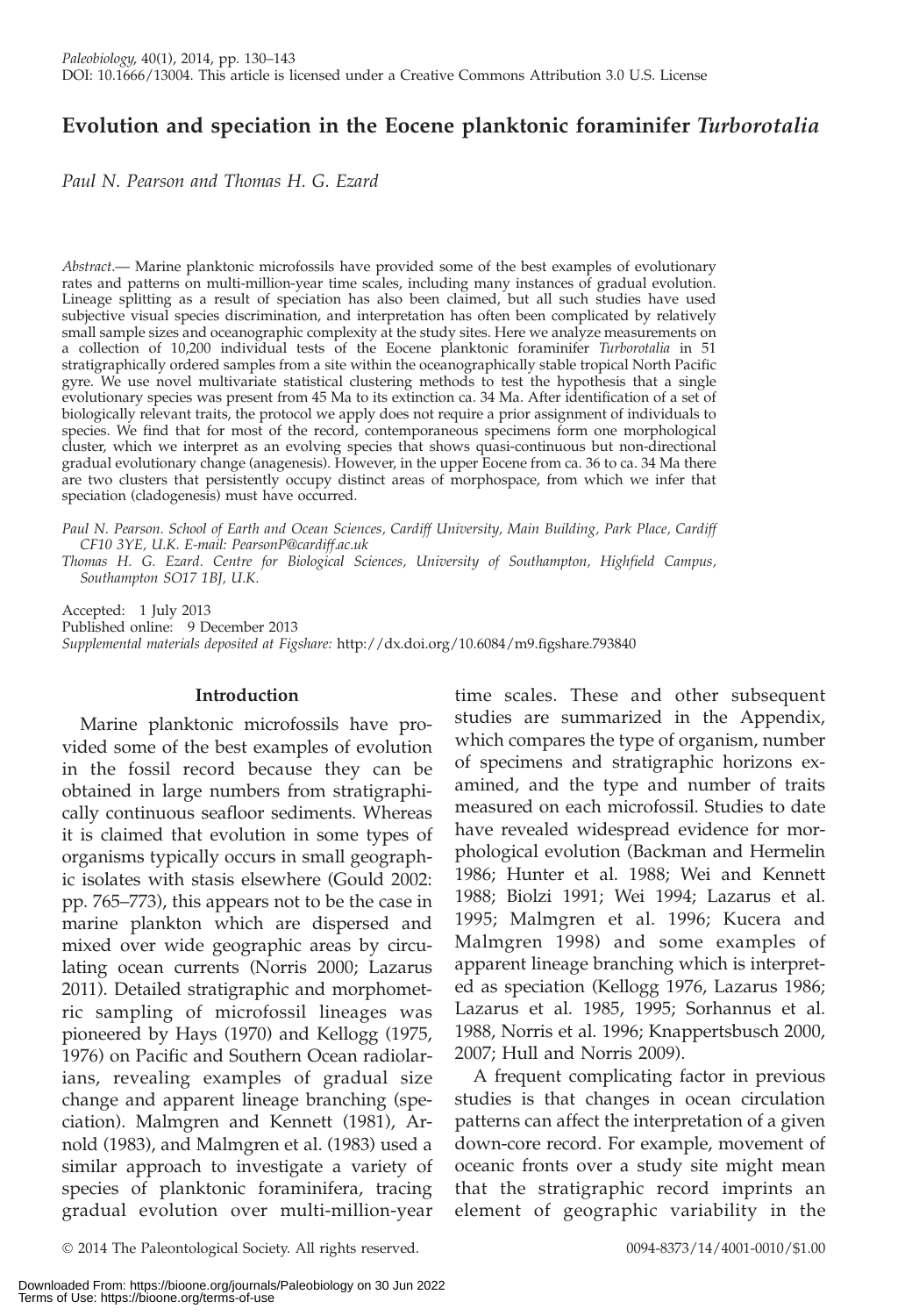measured traits, which may be difficult to disentangle from evolutionary change (Scott 1982; Lohmann and Malmgren 1983; Scott et al. 2007). Another issue for those studies that claim to resolve phyletic branching patterns is that species are distinguished by the eye of a specialist. Although this may allow very fine species-level discrimination, the resulting evidence is not objective because it is always possible that a worker might divide a single population arbitrarily on size or shape criteria, whereupon subsequent measurements on the two groups would merely support this artificial subdivision. Another limitation of some studies is that the relatively small sampling size may limit the evolutionary patterns that can be resolved (see Appendix).

We attempt to minimize these problems in a new study of the Eocene planktonic foraminifer Turborotalia. Planktonic foraminifera are sexually reproducing protists that secrete a calcite test built from successively added chambers, with an external aperture (Hemleben et al. 1989). These tests are commonly one of the main constituents of seafloor sediment, where they can accumulate gradually over millions of years. We have chosen a core location (Ocean Drilling Program Site 865) that has been, for its entire history, within the tropical North Pacific gyre (Longhurst 2007), one of the two largest and most stable oceanographic provinces on Earth. Continuous rotation of water and lack of internal geographic barriers make the gyre a single coherent and constantly mixed biological province with continuous connection to the world ocean. Sedimentological and geochemical evidence (Bralower et al. 1995; Coxall et al. 2000; Tripati and Elderfield 2004) indicates an oligotrophic and well-stratified water column through the study interval. The absence of siliceous microfossils such as radiolarians confirms that the site was never influenced by the tropical upwelling belt. Every sample that we examined contains abundant specimens of Turborotalia, showing that it was continuously present in large numbers for the entire  $\sim$ 11 Myr of its existence and can essentially be sampled ''at will.'' Although it is necessary for a specialist to manually separate the general target morphology from the sediment, including other types of planktonic foraminifera, the distinction is fairly easy and we did not subsequently attempt to classify or discriminate potential species by eye. Instead we developed a multivariate protocol that uses the traits that are routinely used by stratigraphers and taxonomists to assign individuals to species (Ezard et al. 2010), allowing us to test our initial hypothesis that just one evolutionary lineage can be detected through the entire record (Toumarkine and Bolli 1970; Pearson 1993).

#### Methods

Sampling and Measurement.—Ocean Drilling Program Site 865 (18°26′N, 179°33′W; paleodepth 1300–1500 m) was drilled on Allison Guyot, a seamount in the equatorial central North Pacific (Shipboard Scientific Party 1993). The hole penetrated 140 m of unconsolidated pelagic carbonates (mainly foraminifer-nannofossil ooze) of Paleocene to Pleistocene age. Age control for the expanded middle and late Eocene part of the succession (Fig. 1) is provided by a series of biostratigraphic datums based on nannofossils (Bralower and Mutterlose 1995) and foraminifera (H. K. Coxall and P. N. Pearson unpublished data). Although always within the gyre, the site has been drifting north with the Pacific Plate since the Paleocene.

The extinct Turborotalia cerroazulensis group of morphospecies is very abundant in the interval ca. 45–34 Ma. For detail of the morphology we provide a 360° rotation movie of a typical test in Supplemental Information Item 1. Our initial qualitative observations indicated that the pattern of test shape change at Site 865 is similar to that previously described from sediments worldwide which has been used in biostratigraphic schemes to split the group into a series of time-restricted morphospecies (e.g., Bolli 1957; Blow and Banner 1962; Toumarkine and Bolli 1970; Toumarkine 1975, 1978; Blow 1979; Toumarkine and Luterbacher 1985; Premoli Silva and Boersma 1988; Pearson et al. 2006; Wade et al. 2011). Accordingly, tests are relatively rounded in the middle Eocene (T. frontosa), becoming more angular upsection (T. possagnoensis, T. pomeroli) and, in the upper Eocene, acquire a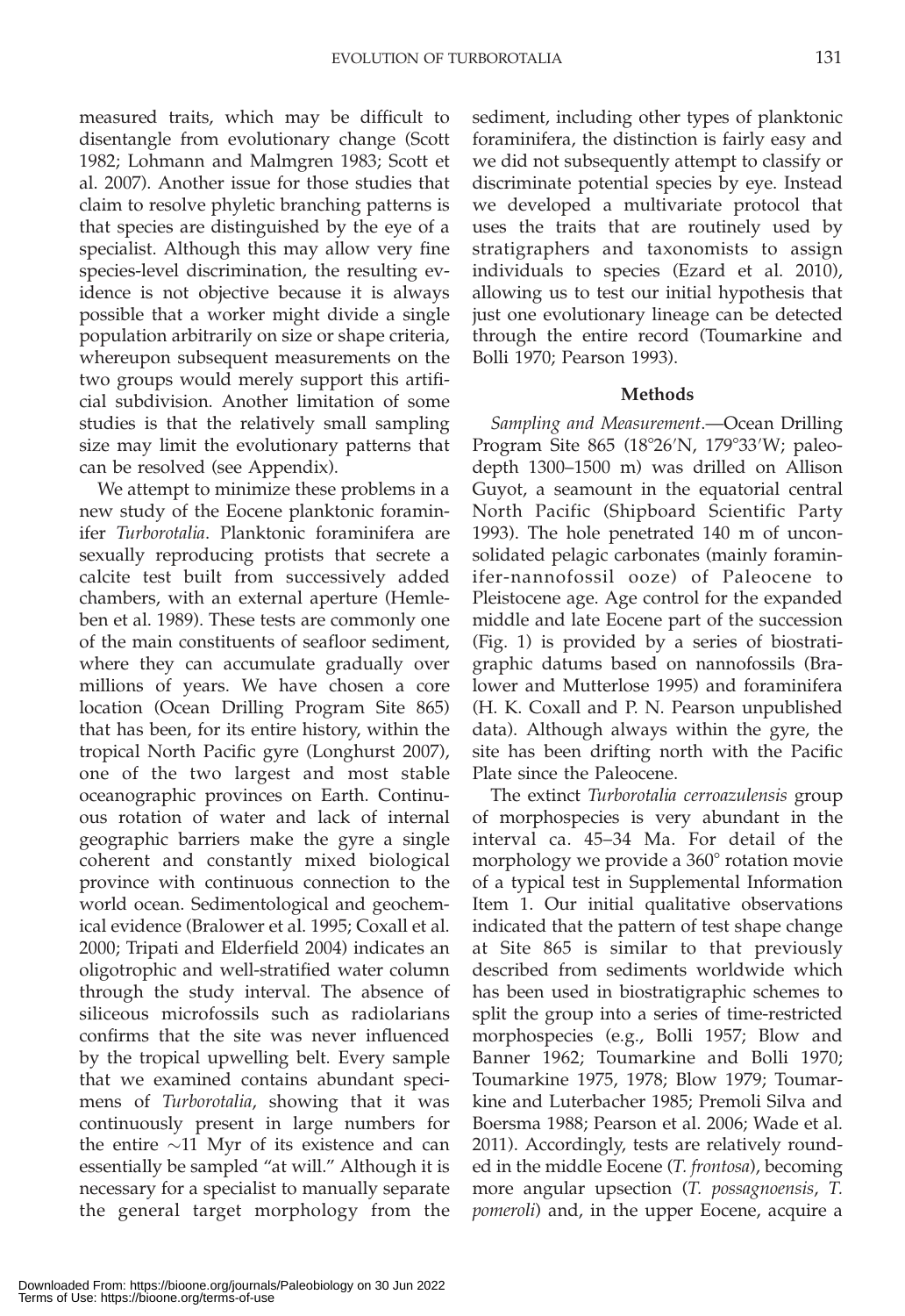faint rim or keel around the periphery (T. cerroazulensis) or become morphologically flattened (T. cocoaensis, T. cunialensis). Other observable changes include a general increase in size, an increase in the number of chambers per whorl, and a change in the predominant coiling direction from dextral to sinistral.

As is often the case, the species-level classification discussed above arose historically from the efforts of taxonomists to distinguish Turborotalia in sporadic samples from different ages and places (reviewed by Pearson et al. 2006). The existence of a set of morphospecies, even if they are of proven biostratigraphic use, does not imply that they necessarily represent separate biological species (Trueman 1930; Pearson 1998; Ezard et al. 2012). Even if morphospecies coexist for many millions of years, we are not entitled to assume that they therefore represent distinct biospecies as recently argued by Strotz and Allen (2013) (see also Aze et al. 2013). Indeed, when stratigraphically continuous records were first examined in detail (Toumarkine and Bolli 1970; Toumarkine 1975, 1978), it was suggested that the above six morphospecies actually represent transitional stages in the evolution of a single globally distributed evolutionary species. If so, this group of morphospecies would be one of the clearest examples of evolutionary transition in the fossil record and provide important insights into the rate and pattern of evolutionary processes in the ocean plankton.

We took 51  $\times$  10 cm<sup>3</sup> samples through a  $\sim$  50 m part of the succession in the middle and upper Eocene at intervals of  $\sim$ 1 m, representing an average sample spacing of  $\sim$ 200 Kyr, although minor coring gaps and variations in sedimentation rate mean that some parts of the record are more densely sampled than others. Sediment mixing by seafloor currents and bioturbation means that each sample is mixed over at least several thousand years, but adjacent samples in our set are far enough apart to be well separated from each other in geological time. We washed sediment samples over a 63-µm sieve and manually separated the first 200 tests of the Turborotalia cerroazulensis group under the microscope, using the taxonomy of Pearson et al. (2006) (this group comprises the morphospecies T. frontosa, T. possagnoensis, T. pomeroli, T. cerroazulensis, T. cocoaensis, and T. cunialensis). We avoided other morphospecies that are not considered part of this group (T. altispiroides, T. ampliapertura, and T. increbescens, and all other planktonic foraminifera). We also avoided apparently reworked specimens (e.g., ironstained tests or obviously out of place specimens in levels with known reworking). Tests were manually picked and permanently mounted sequentially in edge view on cardboard slides. Fine orientation of each specimen was achieved by using a universal stage, upon which we took a photograph and 13 measurements to generate ten taxonomically informative traits (Fig. 2; orientation and measurements were made by a single individual to ensure consistency). The aim was to capture the main aspects of morphological variation that are used by taxonomists in the discrimination of morphospecies, which is generally achieved in edge view (Pearson et al. 2006). Measurements were based on those selected by Malmgren and Kennett (1981) for a morphologically similar case study. The entire collection of 10,200 individuals is deposited in the National Museum of Wales, Cardiff (accession number: 2013.47G). All data are provided in Supplemental Information Item 2.

Statistical Methods.—Our approach required the adoption of several recently developed statistical techniques (see Ezard et al. 2010 for full discussion). First we tested, separately for each stratigraphic sample, whether one or more discrete clusters in multivariate space better represent the data without assuming the number, size, or shape of such clusters. This test consists of four steps: (1) obtain orthogonal components that are robust to non-normal variance (Croux and Ruiz-Gazen 2005); (2) reduce dimensionality to only those components with significant explanatory power (Peres-Neto et al. 2005); (3) identify the optimal number, shape, and orientation of clusters within the rotated, dimension-reduced data (Fraley and Raftery 2002); and (4) perform model diagnostics to assess the effect of outliers on the rotation and clustering (Filzmoser et al. 2008). All calculations were performed in the R environment (v. 2.11.1, R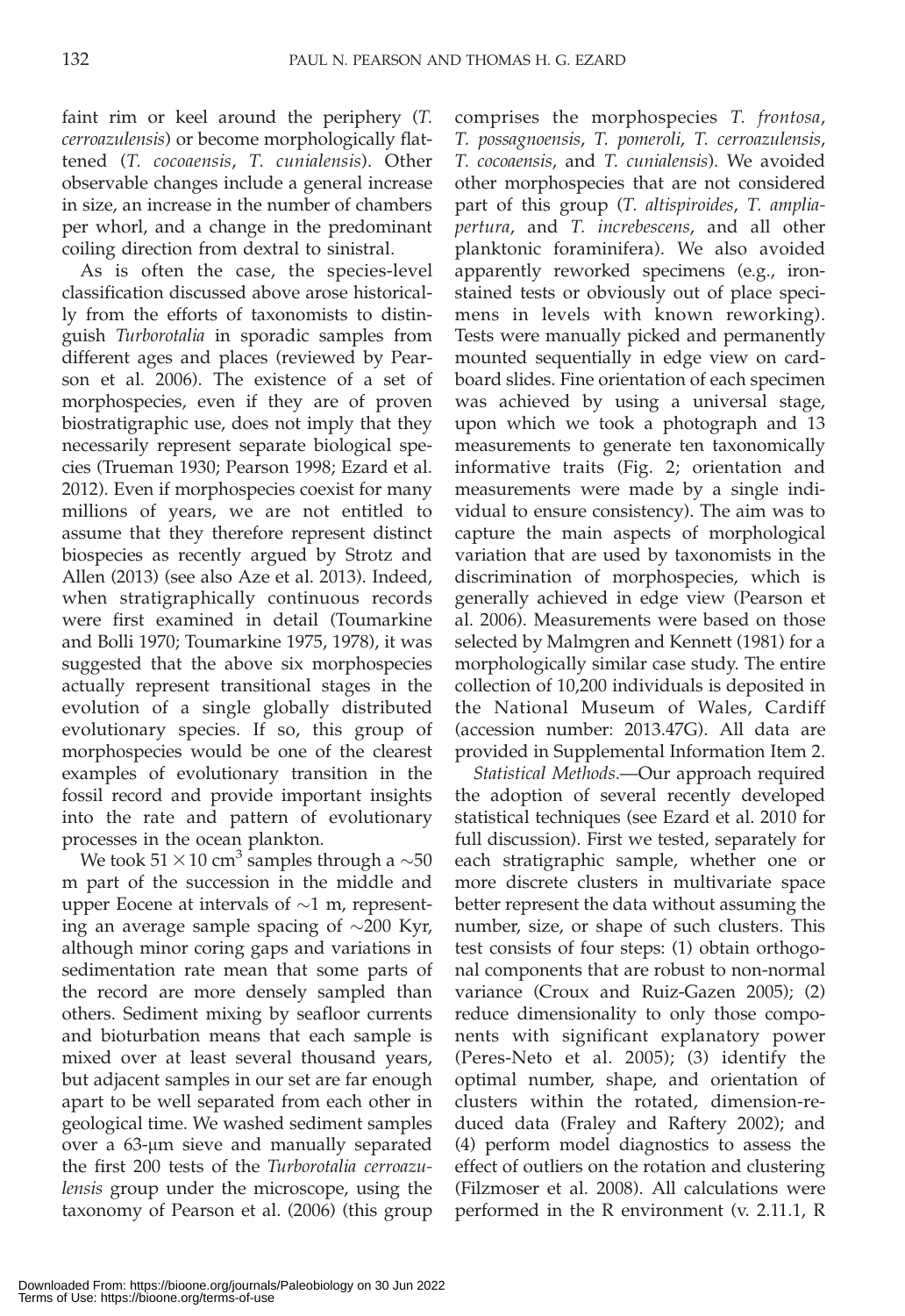

FIGURE 1. Age model for ODP Site 865. Triangles are datums from calcareous nannofossils (Bralower and Mutterlose 1995) and squares are for planktonic foraminifera (H. K. Coxall and P. N. Pearson unpublished data). A third-order (cubic) parametric spline is applied to the biostratigraphic data. The age constraints are more scattered than is commonly the case for Eocene pelagic sediments because of (1) lack of published planktonic foraminifer biostratigraphy, (2) lack of paleomagnetic data, and (3) possible sediment mixing and winnowing in the relatively shallow depositional environment.

Development Core Team 2010) and used the pcaPP (v. 1.8, Filzmoser et al. 2005), ''mvoutlier'' (v. 1.4, Filzmoser et al. 2008), and "mclust" (v. 3.4.5, Fraley and Raftery 2002) packages, as well as custom functions based on the ''paran'' package (v. 1.4.3, Dinno 2009). A full description of the steps we took is given in Ezard et al. (2010), which also contains an R script with self-contained example, but we discuss some key considerations here.

The abundant data lets us test and, potentially, relax some restrictive assumptions, which facilitates assignment of individuals to clusters without prior specification. A particularly relevant assumption for biospecies identification during the early stages of divergence is the assumption of normal (Gaussian) distributions (or joint normal distributions in multiple dimensions). Principal components are independent (orthogonal)

only if the data are joint normally distributed. Data collected from natural populations will often fail this criterion; hence we have explored ways to obtain components robustly (Ezard et al. 2010). In particular, outliers can, potentially, exert a large effect on the orientation of the principal components (Croux and Ruiz-Gazen 2005) and rotated axes are more likely to pass through the center of the multivariate data cloud when obtained using robust covariance estimators (Li and Chen 1985). Populations containing incipient biospecies are very unlikely to be characterized optimally by means and standard deviations. Over time, the putative, incipient biospecies may diverge entirely and the sample distribution will be bimodal. During divergence, it is harder to describe the distribution, which may have a wide plateau or be strongly skewed, parametrically, making a robust approach that does not assume Gaussian distributed traits preferable to a ''standard'' principal components analysis.

Because the robust estimation is based on algorithmic identification of the most variable axis, we generated 100 dimension-reduced data sets for each stratigraphic sample. Each dimension-reduced population was clustered using a Bayesian model-based methodology (Fraley and Raftery 2002), which defines clusters by the volume, shape, and orientation of the data structure to test, for example, whether round clusters fit better than elliptical ones. The likelihood of particular cluster arrangements is obtained by iterative expectation-maximization methods for maximum likelihood. We tested all structures for their dependence on outlying data points (Filzmoser et al. 2008), discarding 100 of our 10,200 individuals for this reason in the dimensionreduced data sets. The choice between competing volumes, shapes and orientations of cluster models was made using the Bayesian (or Schwarz) Information Criterion, which provides a compromise between variance explained and the number of parameters used (Burnham and Anderson 2002). The model with most support was selected using model weights, which can be interpreted as the probability that a particular model provides the optimal description of the data given a set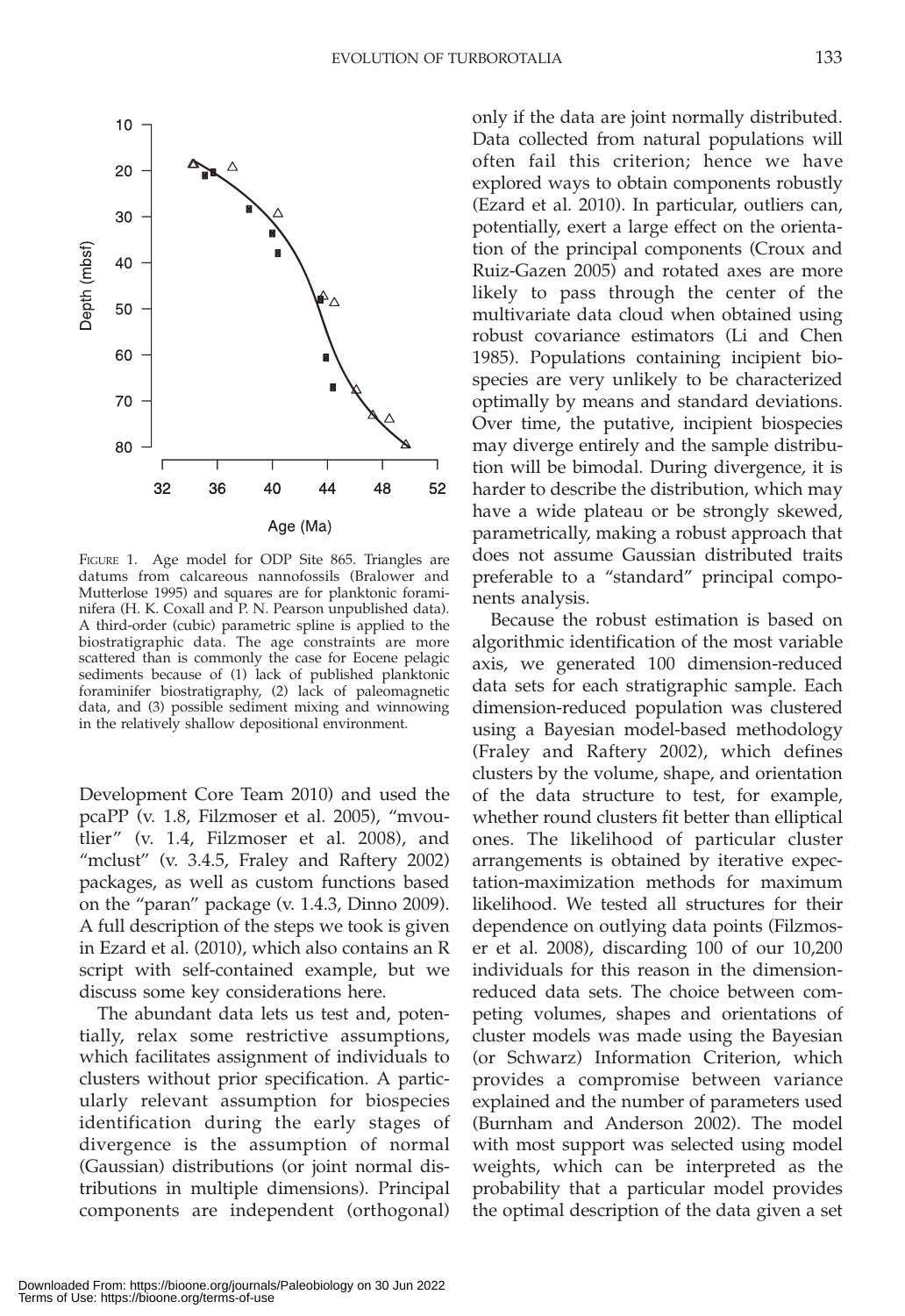

FIGURE 2. Explanation of traits measured in this study, several of which are based on the identification of three landmarks in standard edge view, modified from Malmgren and Kennett (1981): a, peripheral contact between final chamber and the rest of the test on spiral side; b, peripheral contact between final chamber and the rest of the test on umbilical side; and c, estimated position of proloculus (note: frequently the proloculus itself is obscured by subsequent test development). Additional abbreviations: AP. HT, height of aperture; AP. WIDTH, width of aperture; AXIS, distance between landmarks b and c in standard edge view; BASELENGTH, base length of final chamber; CH. HEIGHT, height of final chamber; CH. WIDTH, chamber width of final chamber; DIAM, maximum diameter of test in standard edge view; RADIUS, distance from landmark c to periphery of earlier chamber orthogonal to the coiling axis; UMB-ANG, umbilical angle. In addition to those labeled, the area enclosed within the peripheral outline (AREA), ratio of this to the area of a minimum rectangle enclosing the outline (COMPRESSION INDEX), number of chambers in the final whorl (in this case 4.5), and coiling direction (in this case, sinistral) were recorded for each specimen.

of candidates. If fewer than 80 of the 100 dimension-reduced data sets support models with more than one well-separated cluster, we argue that this support is not sufficiently strong to advocate retention over simpler models that suggest homogeneous data, i.e., no species differentiation within the sample.

Having found our clusters, we perform a final step called stratophenetic linkage (after Gingerich 1990) by comparing stratigraphically adjacent populations. If there is strong overlap in morphospace between the clusters in respective samples, we assume they are linked in an ancestral-descendant relationship. The clustering protocol will occasionally result in Type I errors (false positives) where, for example, two clusters are found instead of one, or three instead of two. To minimize these we interpret the clusters as well-separated species only if (1) similar clusters are found in at least one stratigraphically adjacent sample, and/or (2) the level of statistical support is not marginal.

Our approach assumes that different biological species are morphologically distinct. We acknowledge that discrimination of closely similar taxa may be problematic and any amount of morphologically invisible ''cryptic'' speciation may have occurred. Genetic studies of modern planktonic foraminifera (e.g., Huber et al. 1997; de Vargas et al. 1999; Darling and Wade 2008) suggest that cryptic genotypes are abundant in the modern ocean although this is not true of all morphospecies (André et al. 2013). However, if a lineage shows statistically significant morphological change over time, barring parallel cryptic evolution we would expect that even initially cryptic species, if sufficiently long lived, would eventually diverge morphologically and be resolved by our methods (Alizon et al. 2008).

#### Results

A typical example of a set of univariate traits (a variety of lengths, ratios, and angles) from a single population is shown in Figure 3. There is always a strong overlap in the trait distributions in stratigraphically adjacent samples. This is well demonstrated by a set of figures similar to Figure 3 for all 51 samples, which is available as Supplemental Information Item 3.

Two examples of multivariate cluster analyses are contrasted in Figure 4, one showing support for just one cluster and the other for two. A metric illustrating the degree of statistical support for the presence of two or more clusters is plotted against geological time in Figure 5. Whereas most (41) of the stratigraphic samples constitute one morphocluster, ten samples showed significant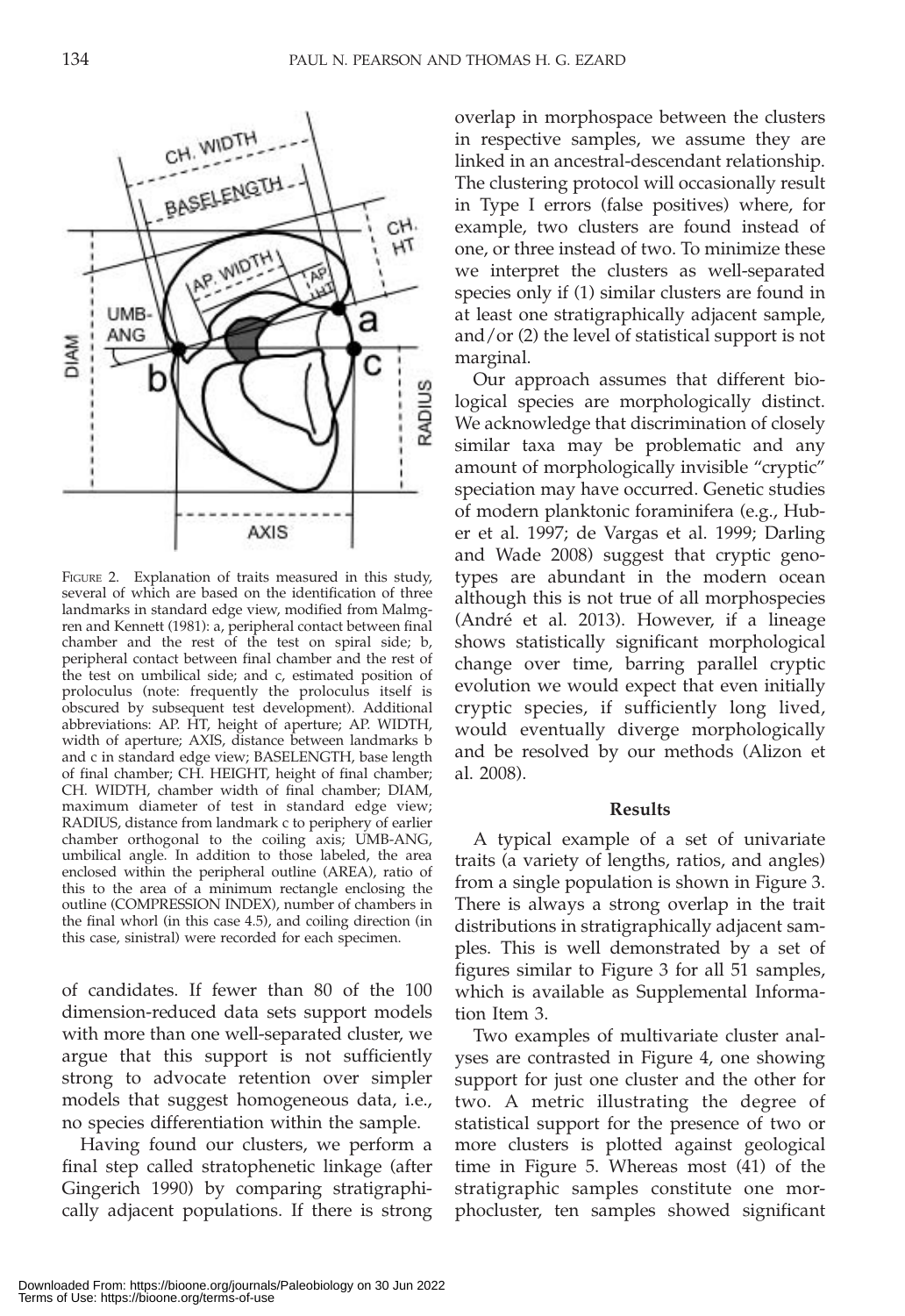

FIGURE 3. Example of univariate trait data (including some ratios) for a single typical population. Similar plots for all 51 stratigraphic populations are available as Supplemental Information.

support for two or more clusters in all of the 100 dimension-reduced data sets. Of those, two have much weaker support than the others and are stratigraphically isolated in the record (at 39.0 and 42.1 Ma) and consequently are rejected. In contrast, the remaining eight form a successive series in the upper Eocene younger than 36 Ma with strong support for at least two clusters, and weak support for a third cluster in two instances (at 34.7 and 35.6 Ma). The three-cluster cases show no clear stratigraphic pattern. Hence we conservatively regard our record as consisting of one cluster for most stratigraphic levels and then two for the last eight samples. A detailed breakdown of the results for each stratigraphic sample, including the number of principal components retained, the number of clusters found, the best model cluster shape (one dimensional, spherical, ellipsoidal, diagonal), and the number (if any) of outliers removed, is available as Supplemental Information Item 4.

For the eight successive cases where two clusters were found, in each case cluster separation was based on similar traits (i.e., the clusters can be linked stratophenetically). In Figure 6 we show the means, 95% confidence intervals, and total range of values of the stratigraphically more variable traits. This diagram illustrates the general pattern of evolution. A movie showing a 3-D point cloud of three important traits is also available as Supplemental Information Item 5. The movie conveys the style of morphologic and variance change from level to level throughout the record in a way that a static figure does not, emphasizing the stratigraphic patterns and how the axis of divergence between clusters in the eight successive two-cluster cases is broadly consistent.

#### Interpretation

For convenience we divide our discussion of the evolutionary patterns into intervals before and after 36 Ma. From 45 to 36 Ma there is always very strong overlap in all traits between stratigraphically adjacent samples, although over millions of years the samples become highly divergent such that specimens from the beginning, middle, and end of the record are very easily distinguished from one another, even if this is not necessarily clear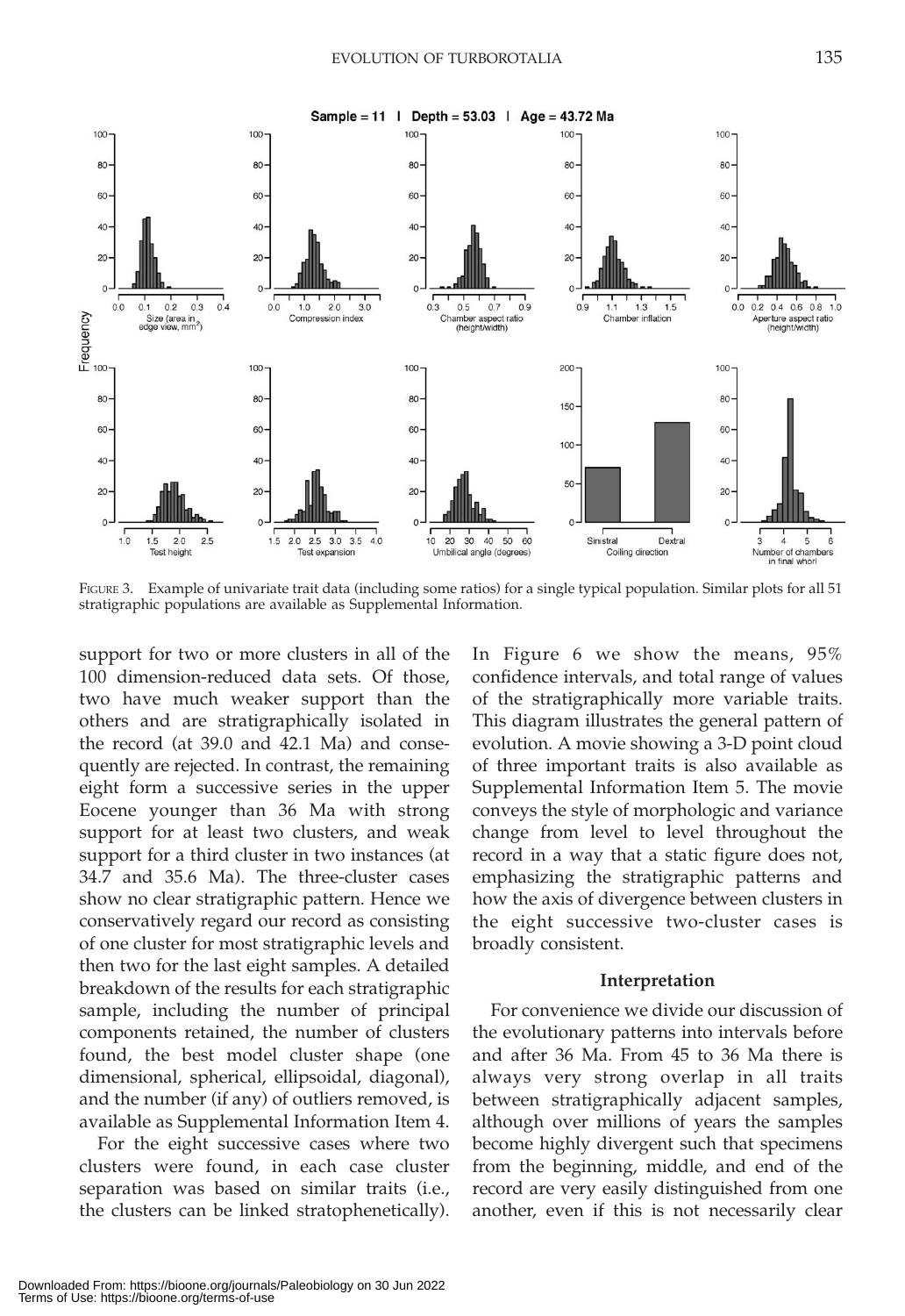

FIGURE 4. Illustrative examples of cluster analyses for two samples. A, Sample from 40.00 Ma, showing a single cluster from which a single evolutionary species is inferred. B, Sample from 35.26 Ma in which two clusters are inferred. Ellipses represent 95% parametric confidence intervals on the clusters. Tracings of selected individuals are shown to illustrate the range of variation in these samples.

from any single trait. The record contains many statistically significant short-term reversals among adjacent samples. In general, there is more lasting evolutionary change in the earlier part of the record, 45–40 Ma, than in the period 40–36 Ma. The change in morphology through time (chronocline) might in principle be explained either by evolution or as a local response such as a geographic cline



FIGURE 5. Diagram illustrating the degree of statistical support for one versus two or more clusters through time; positive values of the difference in Bayesian Information  $Criterior$  ( $\Delta BIC$ ) represent samples in which statistically significant evidence was detected to delineate the sample into two or three distinct clusters. Filled circles indicate good evidence of multi-group structure (all 100 dimension-reduced data sets returned the same sample structure); open circles indicate that there is insufficient evidence to reject the null hypothesis of one homogeneous cluster.

moving over the study site, or a combination of such factors. However, in this case, the gyre setting argues against significant local complexities, as does the fact that the morphological changes are the same as have long been used in worldwide biostratigraphic correlation (Pearson et al. 2006). Hence we interpret the main chronocline as representing evolution although we cannot rule out local peculiarities that only broader geographic sampling will uncover.

The most parsimonious explanation of the data is that successive populations are directly linked in a chain of ancestry and descent in the gyre, with as yet unstudied connections to the rest of the world ocean. In other words, the fossils represent an evolutionary lineage in the sense of Simpson (1961: p. 153; see also Aze et al. 2011 and Ezard et al. 2012, for further discussion of this concept). To some paleontologists, arguing from a strictly cladistic standpoint, claims of ancestry and descent from the fossil record are inherently inadmissible (e.g., Gee 2000: p. 147), so it is important to define what we mean by ancestry and descent. Of course we can never know whether an individual fossil, *a*, in our collec-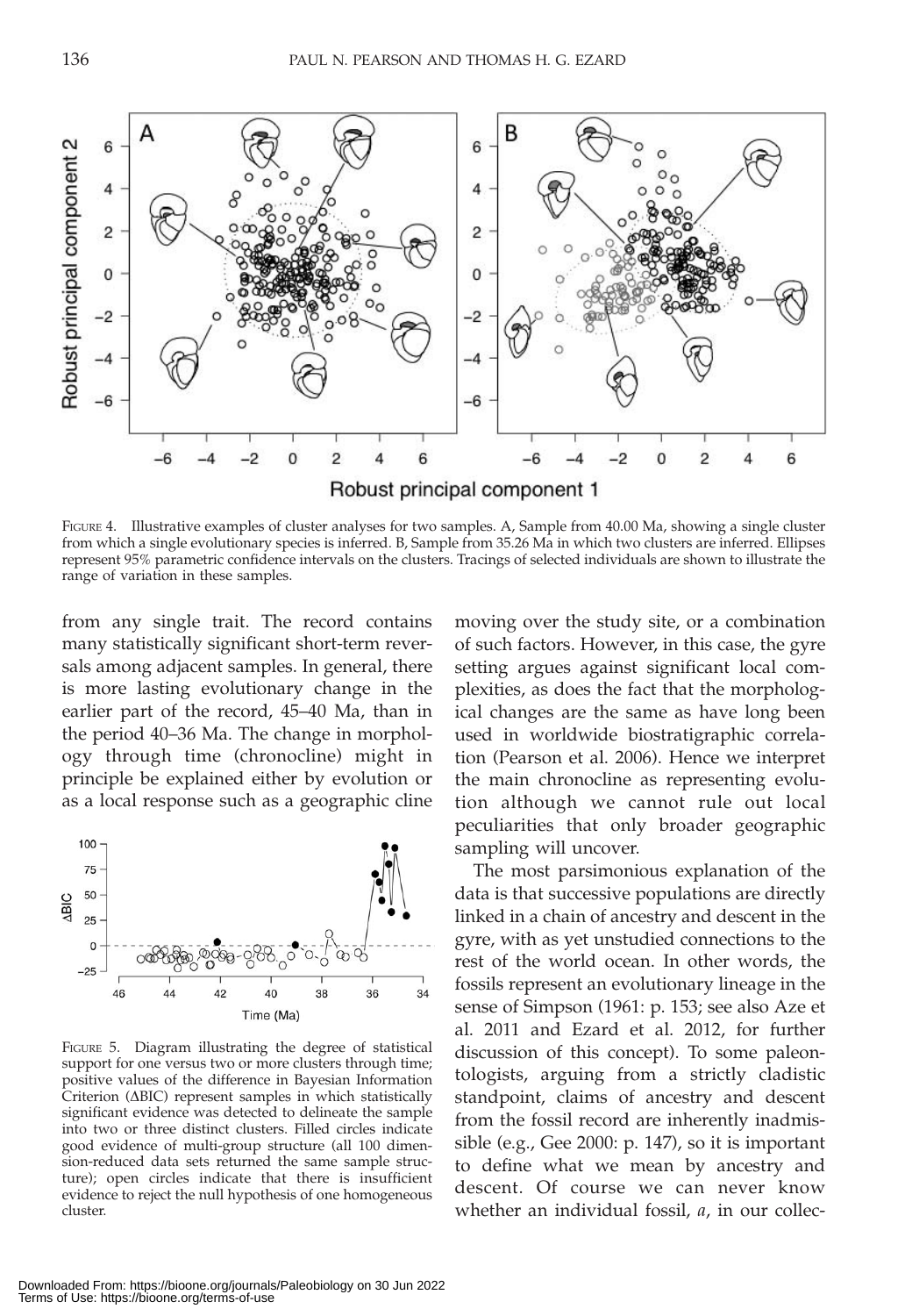

FIGURE 6. Morphological evolution in the Turborotalia cerroazulensis group of species at ODP Site 865. The number of clusters in each sample was identified using the automated procedure described in Ezard et al. (2010). Four instances of suspected false positives have been removed (see discussion in the text). Circles show the position of the mean. Dark blue or red shading links the 95% confidence intervals for successive means. Light blue or red shading shows the full range of measured values in each sample. Note that only five informative traits are shown here; full data for all measured traits were used in the multivariate clustering statistics and are available in Supplemental Material online.

tion was literally an ancestor of another, b, from a higher stratigraphic level (later time), because we cannot assess the reproductive success or otherwise of individual a or its possible descendants over the next few generations. So the hypothesis of ''hard'' ancestry between fossils  $a$  and  $b$  is virtually untestable. It is, however, well known that any individual in genetically well-mixed sexual populations becomes literally ancestral to the whole population after a small number of generations (Fisher 1930). Because the populations are  $\sim$ 200 Kyr apart, it becomes trivial for most purposes (for example in morphometric studies of evolution) whether individual a is a hard ancestor to b or a close cousin to such an ancestor. We call this ''soft'' ancestry and emphasize that (1) it is amenable to study in the fossil record and (2) it is a very different concept to that of the sister-group relationship between Operational Taxonomic Units, which is axiomatic in cladistic methodologies. We

also contend that given any reasonable population or quantitative genetic model, or indeed phylogenetic model involving cryptic species, our collection must actually include many hard ancestors of all others from higher stratigraphic levels even though they are indistinguishable, given our data, from those individuals that are not hard ancestors.

Accepting that this part of our record is an ancestral-descendant lineage, we applied a series of models (Hunt 2006) to test which mode of evolution (stasis, random walk, or directional trend) best fits our data (Table 1). For nine of the ten traits considered, the model with most support is an unbiased random walk, indicating significant anagenetic change without a consistent directional trend over the whole time period. The exception is test chirality (coiling direction), which shows a significant trend toward sinistral coiling from an initial dextral dominance. At present we offer no explanation for why this apparently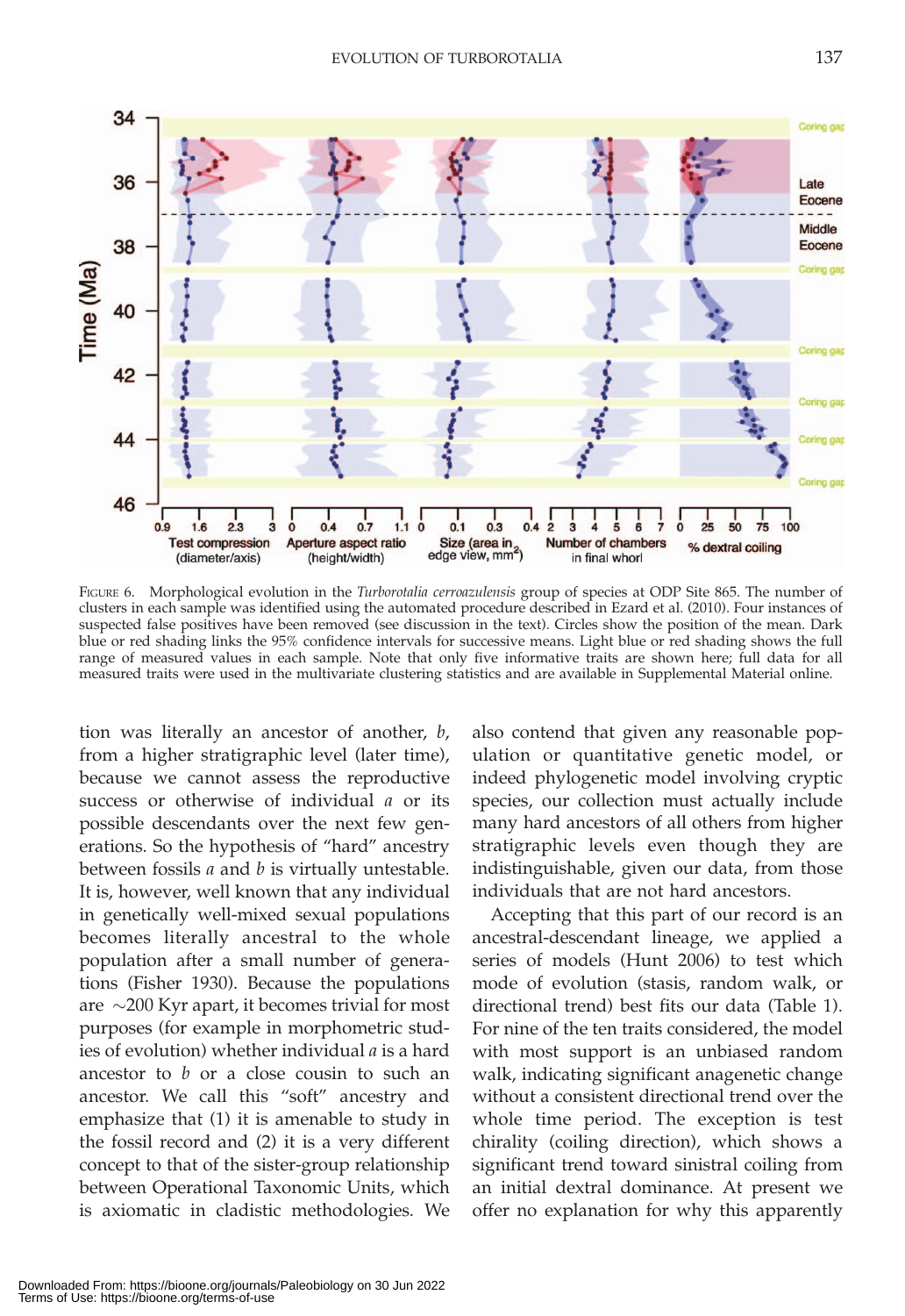| TABLE 1. Results of random walk analysis using the models described in Hunt (2008). Numbers before parentheses are       |
|--------------------------------------------------------------------------------------------------------------------------|
| Akaike Information Criterion scores. Numbers in parentheses are model weights (Burnham and Anderson 2002), which         |
| can be interpreted as the probability that a particular model (stasis, directionless [unbiased] random walk, directional |
| [general] random walk) has the most statistical support of the three. The suggestion of evolutionary stasis was rejected |
| comprehensively for all traits except the dextral percentage, with the best-supported model being a directionless        |
| (unbiased) random walk. For dextral percentage it is directional (general) random walk.                                  |

| Trait                     | General random walk | Unbiased random walk | <b>Stasis</b>   |
|---------------------------|---------------------|----------------------|-----------------|
| Area                      | 908.4 (0.301)       | 906.7 (0.699)        | 968.1(0)        |
| Filled                    | $-87.6(0.321)$      | $-89.1(0.679)$       | $-20.9(0)$      |
| Chamber aspect ratio      | $-252.7(0.394)$     | $-253.6(0.606)$      | $-164.8(0)$     |
| Chamber inflation         | $-228.1(0.305)$     | $-229.7(0.695)$      | $-180.5(0)$     |
| Aperture aspect ratio     | $-149.0(0.269)$     | $-151.0(0.730)$      | $-138.4(0.001)$ |
| Compression (test height) | $-105.5(0.282)$     | $-107.4(0.718)$      | $-58.6(0)$      |
| Test expansion            | $-105.1(0.316)$     | $-106.7(0.684)$      | $-39.4(0)$      |
| Umbilical angle           | 143.0 (0.299)       | 141.3 (0.700)        | 153.2 (0.002)   |
| Dextral                   | $-113.3(0.738)$     | $-111.2(0.262)$      | 12.2(0)         |
| Chamber number            | $-16.2(0.362)$      | $-17.3(0.638)$       | 46.6(0)         |

neutral trait should show directional change over such a long time interval.

Having previously followed Toumarkine and Bolli (1970) in regarding the group as a probable single lineage (Pearson 1993), we were surprised to find consistent support for two clusters throughout the interval 36–34.8 Ma. One cluster comprises generally smaller tests that are more dorsoventrally compressed and have more equidimensional apertures than average (illustrated graphically in Fig. 4), although in most other respects the tests in both clusters are similar. Expressed as morphospecies, the more compressed forms are more similar to the holotype of Turborotalia cocoaensis (Cushman 1928) and the less compressed forms to that of T. cerroazulensis (Cole 1928). We interpret these clusters as representing two separate evolutionary lineages that share a common ancestor in the single lineage that existed before this time (Fig. 7). In most traits except the number of chambers in the final whorl, the T. cerroazulensis-like cluster is more similar to the ancestral lineage.

The divergence presumably occurred sometime in the early part of the late Eocene (Fig. 6); at least, that is when it becomes apparent in our data. With only a single sample site examined so far it is not possible to determine whether Site 865 documents the inferred time of speciation itself or if it occurred in some distant area followed by migration into the North Pacific. We note, however, that compressed morphologies of the T. cocoaensis type are common worldwide in the upper Eocene, but not in the middle Eocene (Pearson et al. 2006); hence, speciation by sympatry involving reproductive timing (Lazarus et al. 1995; Pearson et al. 1997) or perhaps habitat depthrelated parapatry (Hull and Norris 2009) in globally connected populations ca. 36–37 Ma remains a likely explanation. Note that the extinction level of these species is not recorded in our study because of a sedimentation gap, but both became extinct simultaneously near the beginning of a period of rapid global cooling ca. 33.8 Ma (Wade and Pearson 2008; Wade et al. 2011).

In principle the evolutionary shape changes seen in our study could either be ''neutral'' or "adaptive." It is impossible to prove adaptation by selection in the fossil record because selective events themselves generally leave no trace. Assuming adaptation can lead to instances of lazy or circular thinking that have been criticized as ''Just So Stories'' (Gould 1978) or ''adaptationism'' (Gould and Lewontin 1979). With this limitation in mind, we nevertheless presume that test morphology must have affected feeding, protection, and other factors that were important for fitness, at least in subtle ways, in which case test shape would have been subject to selection pressure. Applying Wright's (1931) classic metaphor of an ''adaptive landscape'' as developed by Simpson (1944) for morphospace (see Arnold et al. 2001 for discussion of these concepts), the multi-million-year time scale of our study and an average gap between samples of just over 200 Kyr preclude the suggestion that the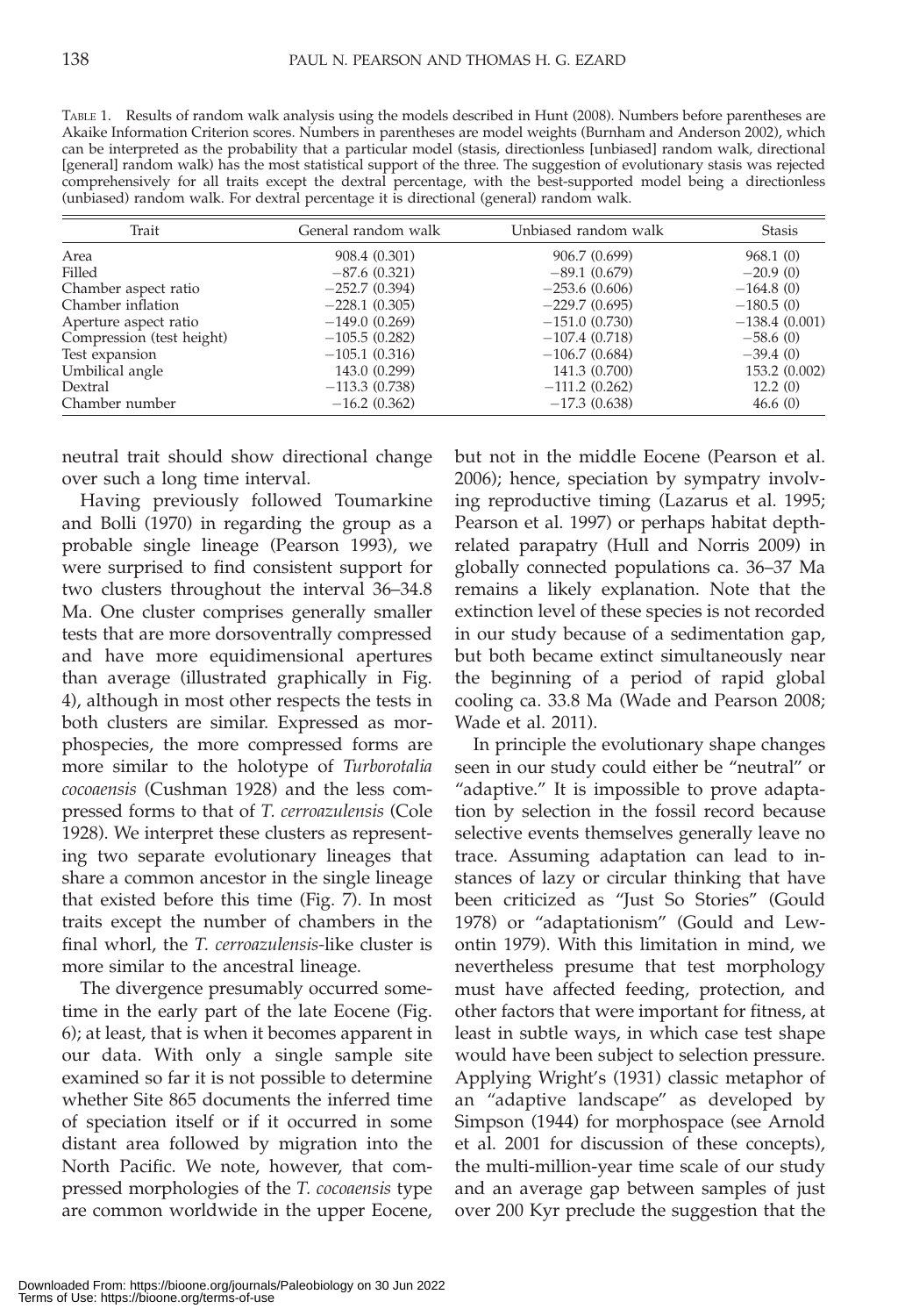

FIGURE 7. Illustration of the morphological change recorded at ODP Site 865. For clarity, only 14 of the 51 samples are shown. Individual images are traced from photographs of the ''most average'' individual in each population shown (i.e., the individual or individuals nearest to the centre of the automatically identified cluster or clusters) and are for illustrative purposes only. The first two specimens are dextral but have been reflected for shape comparison with the others. Numbers show sample ages in Ma.

Turborotalia population could have been gradually evolving toward some distant adaptive peak for most of the record. Instead we envisage individuals as always being well adapted on the time scales of our study, in which case the morphological variability we observe describes changes, usually slow but sometimes abrupt, in the shape of the adaptive landscape over time.

Such changes are likely to have been driven by environmental and ecological conditions in the gyre. The predominantly gradual change that is observed in the measured traits may be linked to the long-term deep-water cooling and increased thermal stratification that characterize the middle and upper Eocene oceans (Zachos et al. 2008). More compressed shapes may contribute to lower overall buoyancy; hence, as has been argued for Neogene Globoconella (Wei and Kennett 1988), a trend toward greater test compression could have been caused by water-mass cooling in which an incumbent species continually adapts to subtle increases in density in its environment. Extending this model, the division into more and less compressed species ca. 36 Ma could reflect speciation into different depth / density habitats in the water column. These suggestions could be explored through geochemical analysis of the tests, although we note that the limited data available to date for depth-differentiation of late Eocene Turborotalia morphospecies are inconclusive (Poore and Matthews 1984; Boersma et al. 1987; Coxall et al. 2000; Pearson et al. 2001; Wade and Pearson 2008).

#### Summary

Examples of evolutionary transition in the fossil record are rare because of the wellknown problems of incompleteness first highlighted by Darwin (1859: Chap. 9). Marine microfossils have provided some of the best examples of evolution across time scales of millions of years. Our study is one of the largest morphometric investigations of a fossil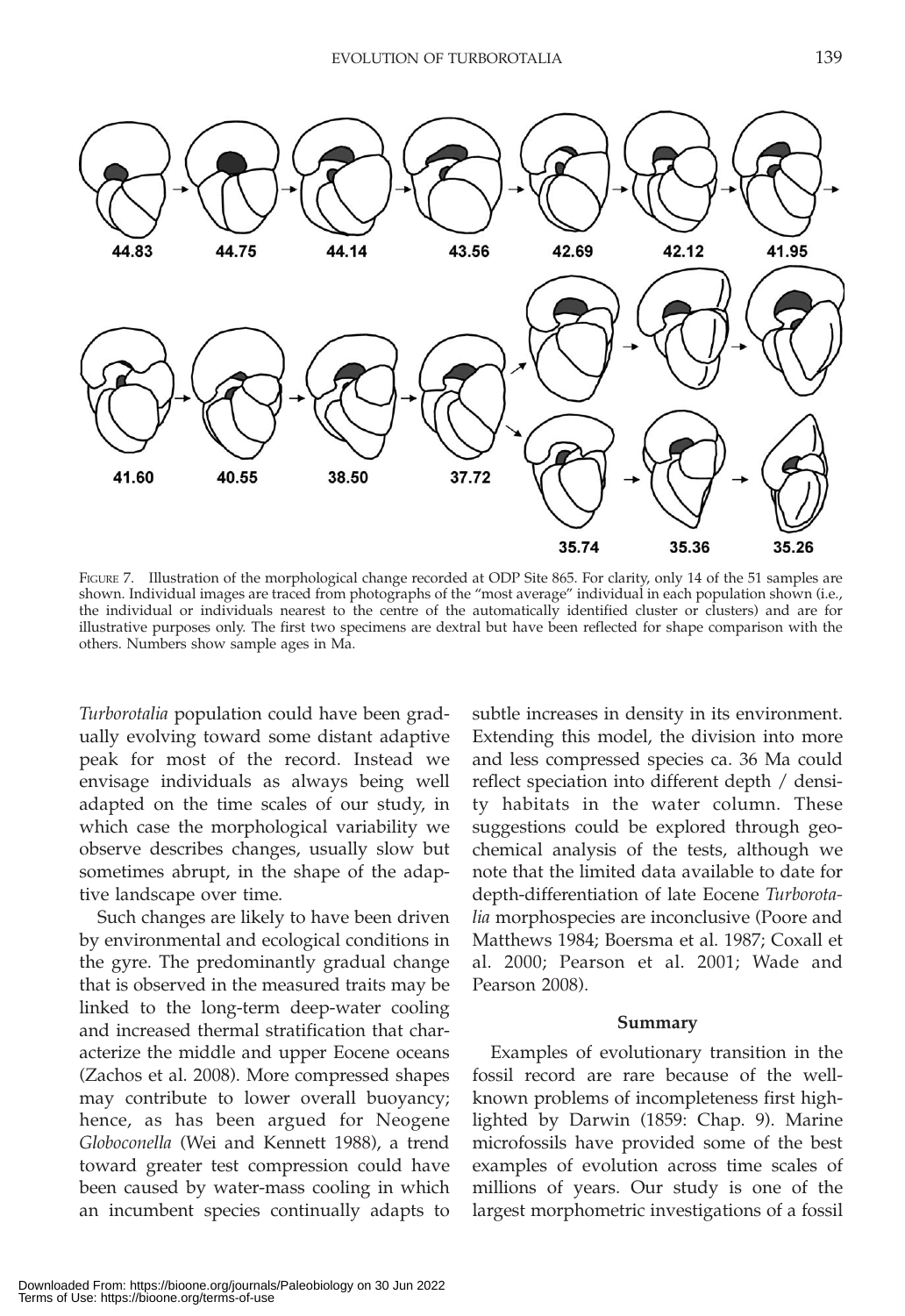lineage to date. By measuring ten traits on 200 individuals in each of 51 populations, and using recently developed statistical methods that differentiate species from variation in data rather than by subjective prior classification, we are able to test for morphological clustering at each stratigraphic level. Our study shows that for most of the  $\sim$ 11-Myr record just one evolutionary lineage can be detected, which appears to evolve gradually over time, although with many ''reversals'' in the measured traits and without any consistent morphological trend. Toward the end of the record we consistently detect two such lineages, which are distinguished by both size and shape, indicating that speciation has occurred. Our case study is supported by a variety of movies and other resources online.

#### Acknowledgments

We thank M. Carroll, J. Gregson, S. Knott, R. Laver, and J. Retter for help in assembling the collection. H. Coxall contributed biostratigraphic data. A. Purvis, H. Coxall, T. Aze, and B. Wade contributed to discussion and interpretation. We thank C. Watling for collaboration on visualization tools. The manuscript benefited from detailed reviews by D. Lazarus and B. Hannisdal for which we are grateful. This work was supported by NERC grant NE/E018165/1 to A. Purvis and P. N. Pearson, NERC Grant NE/I005870/1 to G. Foster and P. N. Pearson, and NERC Fellowship NE/J018163/1 to T. H. G. Ezard.

#### Literature Cited

- Alizon, S., M. Kucera, and V. A. A. Jansen. 2008. Competition between cryptic species explains variations in rates of lineage evolution. Proceedings of the National Academy of Sciences USA 105:12,382–12,386.
- André, A., A. Weiner, F. Quillévéré, R. Aurahs, R. Morard, C. J. Douady, T. de Garidel-Thoron, G. Escarguel, C. de Vargas, and M. Kucera. 2013. The cryptic and the apparent reversed: lack of genetic differentiation within the morphologically diverse plexus of the planktonic foraminifer Globigerinoides sacculifer. Paleobiology 39:21–39.
- Arnold, A. J. 1983. Phyletic evolution in the Globorotalia crassaformis (Galloway and Wissler) lineage: a preliminary report. Paleobiology 9:390–398.
- Arnold, S. J., M. E. Pfrender, and A. G. Jones. 2001. The adaptive landscape as a conceptual bridge between micro- and macroevolution. Genetica 112–113:9–32.
- Aze, T., T. H. G. Ezard, A. Purvis, H. K. Coxall, D. R. M. Stewart, B. S. Wade, and P. N. Pearson. 2011. A phylogeny of macroperforate planktonic foraminifera from fossil data. Biological Review of the Cambridge Philosophical Society 86:900–927.
- Aze, T., T. H. G. Ezard, A. Purvis, H. K. Coxall, D. R. M. Stewart, B. S. Wade, and P. N. Pearson. 2013. Identifying anagenesis and cladogenesis in the fossil record. Proceedings of the National Academy of Sciences USA 110. Available online: doi: 10.1073/ pnas.1307562110.
- Backman, J., and J. O. R. Hermelin. 1986. Morphometry of the Eocene nannofossil Reticulofenestra umbilicus lineage and its biochronological consequences. Palaeogeography, Palaeoclimatology, Palaeoecology 57:103–116.
- Biolzi, M. 1991. Morphometric analysis of the Late Neogene planktonic foraminiferal lineage Neogloboquadrina dutertrei. Marine Micropaleontology 18:129–142.
- Blow, W. H. 1979. The Cainozoic Globigerinida: a study of the morphology, taxonomy, evolutionary relationships and the stratigraphical distribution of some of the Globigerinida (Mainly Globigerinaceae). E. J. Brill, Leiden.
- Blow, W. H., and F. T. Banner. 1962. The mid-Tertiary (upper Eocene to Aquitanian) Globigerinaceae. Pp. 61–151 in F. E. Eames., F. T. Banner, W. H. Blow, and W. J. Clarke, eds. Fundamentals of mid-Tertiary stratigraphic correlation. Cambridge University Press, Cambridge.
- Boersma, A., I. Premoli Silva, and N. J. Shackleton. 1987. Atlantic Eocene planktonic foraminiferal paleohydrographic indicators and stable isotope paleoceanography. Paleoceanography 2:287– 331.
- Bolli, H. M. 1957. Planktonic foraminifera from the Eocene Navet and San Fernando formations of Trinidad, B.W.I. In A. R. Loeblich Jr. and collaborators, eds. Studies in Foraminifera. U.S. National Museum Bulletin 215:155–172.
- Bralower, T. J., and J. Mutterlose. 1995. Calcareous nannofossil biostratigraphy of Site 865, Allison Guyot, Central Pacific Ocean: a tropical Paleogene reference section. In E. L. Winterer, W. W. Sager, J. V. Firth, and J. M. Sinton, eds. Proceedings of the Ocean Drilling Program, Scientific Results 143:31–74. Ocean Drilling Program, College Station, Tex.
- Bralower, T. J., J. C. Zachos, E. Thomas, M. Parrow, C. K. Paull, D. C. Kelly, I. Premoli Silva, V. W. Sliter, and K. C. Lohmann, 1995. Late Paleocene to Eocene paleoceanography of the equatorial Pacific Ocean: stable isotopes recorded at Ocean Drilling Program Site 865, Allison Guyot. Paleoceanography 10:841–865.
- Burnham, K. P., and D. R. Anderson, 2002. Model selection and multimodal inference: a practical information-theoretical approach. Springer, New York.
- Cole, W. S. 1928. A foraminiferal fauna from the Chapapote Formation in Mexico. Bulletin of American Paleontology 14:1–32.
- Coxall, H. K., P. N. Pearson, N. J. Shackleton, and M. A. Hall. 2000. Hantkeninid depth adaptation: an evolving life strategy in a changing ocean. Geology 28:87–90.
- Croux, C., and A. Ruiz-Gazen. 2005. High breakdown estimators for principal components: the projection-pursuit approach revisited. Journal of Multivariate Analysis 95:206–226.
- Cushman, J. A. 1928. Additional foraminifera from the Upper Eocene of Alabama. Contributions from the Cushman Laboratory for Foraminiferal Research 4:73–79.
- Darling, K. F., and C. M. Wade. 2008. The genetic diversity of planktonic foraminifera and the global distribution of ribosomal genotypes. Marine Micropaleontology 67:216–238.
- Darwin, C. 1859. On the origin of species by means of natural selection, or the preservation of favoured races in the struggle for life. J. Murray, London.
- de Vargas, C., R. D. Norris, L. Zaninetti, S. W. Gibb, and J. Pawlowski. 1999. Molecular evidence of cryptic speciation in planktonic foraminifers and their relation to oceanic provinces. Proceedings of the National Academy of Sciences USA, 96:2864–2868.
- Dinno, A. 2009. Implementing Horn's parallel analysis for principal components analysis and factor analysis. Stata Journal 9: 291–298.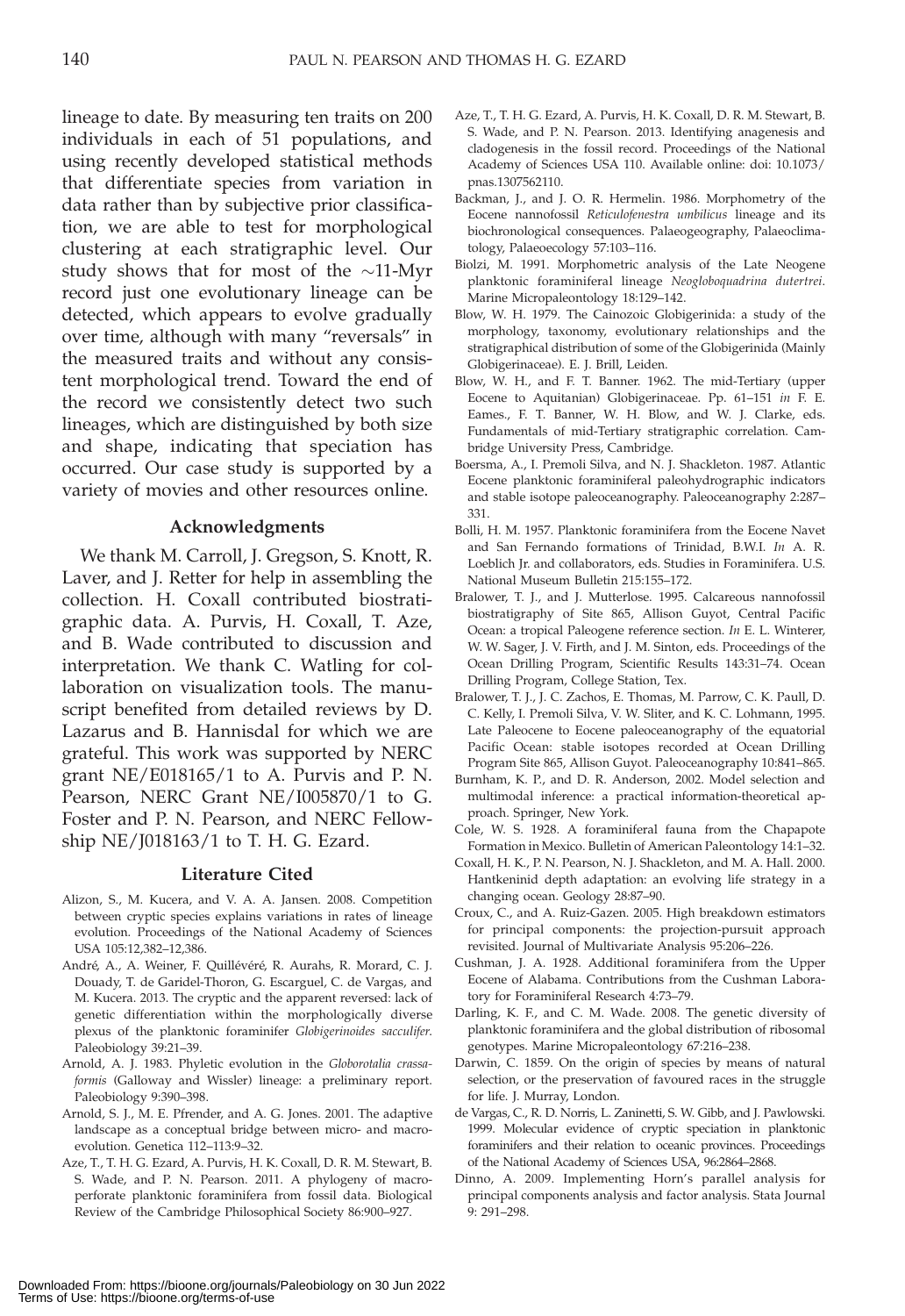- Ezard, T. H. G., P. N. Pearson, and A. A.Purvis, 2010. Algorithmic approaches to aid species' delimitation in multidimensional morphospace. BMC Evolutionary Biology 10:175.
- Ezard, T. H. G., P. N. Pearson, T. Aze, and A. Purvis. 2012. The meaning of birth and death (in macroevolutionary birth-death models). Biology Letters 8:139–142.
- Fisher, R. A. 1930. The genetical theory of natural selection. Clarendon, Oxford.
- Filzmoser, P., R. G. Garrett, and C. Reimann. 2005. Multivariate outlier detection in exploration geochemistry. Computers and Geosciences 31:579–587.
- Filzmoser, P., R. Maronna, and M. Werner. 2008. Outlier identification in high dimensions. Computational Statistics and Data Analysis 52:1694–1711.
- Fraley, C., and A. E. Raftery. 2002. Model-based clustering, discriminant analysis, and density estimation. Journal of the American Statistical Association 97:611–631.
- Gee, H. 2000. Deep time: cladistics, the revolution in evolution. Fourth Estate, London.
- Gingerich, P. D. 1990. Stratophenetics. Pp. 437–442 in D. E. G. Briggs and P. R. Crowther, eds. Palaeobiology: a synthesis. Blackwell Science, Oxford.
- Gould, S. J. 1978. Sociobiology: the art of storytelling. New Scientist, 16 November 1978: 530–533.
- ———. 2002. The structure of evolutionary theory. Harvard University Press, Cambridge.
- Gould, S. J., and R. C. Lewontin. 1979. The spandrels of San Marco and the Panglossian paradigm: a critique of the adaptationist programme. Proceedings of the Royal Society of London B 205:581–598
- Hays, J. D. 1970. Stratigraphy and evolutionary trends of Radiolaria in North Pacific deep-sea sediments. In J. D. Hays, ed. Geological investigations of the North Pacific. Geological Society of America Memoir 126:185–218.
- Hemleben, C., M. Spindler, and O. R. Anderson. 1989. Modern planktonic foraminifera. Springer, New York.
- Huber, B. T., J. Bijma, and K. Darling. 1997. Cryptic speciation in the living planktonic foraminifer Globigerinella siphonifera (d'Orbigny). Paleobiology 23:33–62.
- Hull, P. M., and R. D. Norris. 2009. Evidence for abrupt speciation in a classic case of gradual evolution. Proceedings of the National Academy of Sciences USA 106:21,224–21,229.
- Hunt, G. 2006. Fitting and comparing models of phyletic evolution: random walks and beyond. Paleobiology 32:578–601.
- Hunter, R. S. T., A. J. Arnold, and W. C. Parker. 1988. Evolution and homeomorphy in the development of the Paleocene Planorotalites pseudomenardii and the Miocene Globorotalia (Globorotalia) margaritae lineages. Micropaleontology 34:181–192.
- Kellogg, D. E. 1975. The role of phyletic change in the evolution of Pseudocubus vema (Radiolaria). Paleobiology 1:359–370.
- -. 1976. Character displacement in the radiolarian genus Eucyrtidium. Evolution 29:736–749.
- Knappertsbusch, M. 2000. Morphologic evolution of the coccolithophorid Calcidiscus leptoporus from the Early Miocene to Recent. Journal of Paleontology, 74:712–730.
- . 2007. Morphological variability of Globorotalia menardii (planktonic Foraminifera) in two DSDP cores from the Caribbean Sea and the Eastern Equatorial Pacific. Carnets de Géologie / Notebooks on Geology, Brest, Article 2007/04 (CG2007\_AO4).
- Kucera, M., and B. A. Malmgren. 1998. Differences between evolution of mean form and evolution of new morphotypes: an example from Late Cretaceous planktonic foraminifera. Paleobiology 24:49–63.
- Lazarus, D. 1986. Tempo and mode of morphologic evolution near the origin of the radiolarian lineage Pterocanium prismatium. Paleobiology 12:175–189.
- ———. 2011. The deep-sea microfossil record of macroevolutionary change in plankton and its study. Geological of London Special Publication 358: 141–166.
- Lazarus, D., R. Scherer, and D. Prothero. 1985. Evolution of the radiolarian species complex Pterocanium: a preliminary survey. Journal of Paleontology 59:183–220.
- Lazarus, D., H. Hilbrecht, C. Spencer-Cervato, and H. Thierstein. 1995. Sympatric speciation and phyletic change in Globorotalia truncatulinoides. Paleobiology 21:28–51.
- Li, G., and Z. Chen. 1985. Projection-pursuit approach to robust dispersion matrices and principal components: primary theory and Monte Carlo. Journal of the American Statistical Association 80:759–766.
- Lohmann, G. P., and B. A. Malmgren. 1983. Equatorward migration of Globorotalia truncatulinoides ecophenotypes through the late Pleistocene: gradual evolution or ocean change? Paleobiology 9:414–421.
- Longhurst, A. R. 2007. Ecological geography of the sea, 2<sup>nd</sup> ed. Academic Press, London.
- Malmgren, B. A., and J. P. Kennett. 1981. Phyletic gradualism of a late Cenozoic planktonic foraminiferal lineage, D.S.D.P. Site 284, Southwest Pacific. Paleobiology 7:230–240.
- Malmgren, B. A., W. A. Berggren, and G. P. Lohmann. 1983. Evidence for punctuated gradualism in the late Neogene Globorotalia tumida lineage of planktonic foraminifera. Paleobiology 9:377–389.
- Malmgren, B. A., M. Kucera, and G. Ekman. 1996. Evolutionary changes in supplementary apertural characteristics of the Late Neogene Sphaeroidinella dehiscens lineage. Palaios 11:192–206.
- Norris, R. D. 2000. Pelagic species diversity, biogeography, and evolution. Paleobiology 26:236–258.
- Norris, R. D., R. M. Corfield, and J. Cartlidge. 1996. What is gradualism? Cryptic speciation in globorotaliid foraminifera. Paleobiology 22:386–405.
- Pearson, P. N. 1993. A lineage phylogeny for the Paleogene planktonic foraminifera. Micropaleontology 39:193–232.
- ———.1998. Evolutionary concepts in biostratigraphy. Pp. 123– 144 in P. Doyle and M. R. Bennett, eds. Unlocking the stratigraphic record. Wiley, New York.
- Pearson, P. N., N. J. Shackleton, and M. A. Hall. 1997. Stable isotopic evidence for the sympatric divergence of Globigerinoides trilobus and Orbulina universa (planktonic foraminifera). Journal of the Geological Society, London 154:295–302.
- Pearson, P. N., P. W. Ditchfield, J. Singano, K. G. Harcourt-Brown, C. J. Nicholas, R. K. Olsson, N. J. Shackleton, and M. A. Hall. 2001. Warm tropical sea surface temperatures in the Late Cretaceous and Eocene epochs. Nature 413:481–487.
- Pearson, P. N., V. Premec-Fucek, and I. Premoli Silva. 2006. Taxonomy, biostratigraphy, and phylogeny of Eocene Turborotalia. In P. N. Pearson, R. K. Olsson, B. T. Huber, C. Hemleben, and W. A. Berggren, eds. Atlas of Eocene planktonic foraminifera. Cushman Foundation Special Publication 41:433–460.
- Peres-Neto, P. R., D. A. Jackson, and K. M. Somers. 2005. How many principal components? Stopping rules for determining the number of non-trivial axes revisited. Computational Statistics and Data Analysis 49:974–997.
- Poore, R. Z., and R. K. Matthews. 1984. Oxygen isotope ranking of Late Eocene and Oligocene planktonic foraminifers: implications for Oligocene sea-surface temperatures and global ice volume. Marine Micropaleontology 9:111–134.
- Premoli Silva, I., and A. Boersma. 1988. Atlantic Paleogene planktonic foraminiferal bioprovincial indices. Marine Micropaleontology 14:357–371.
- R Development Core Team. 2010. R: a language and environment for statistical computing. R Foundation for Statistical Computing, Vienna. http://www.R-project.org/.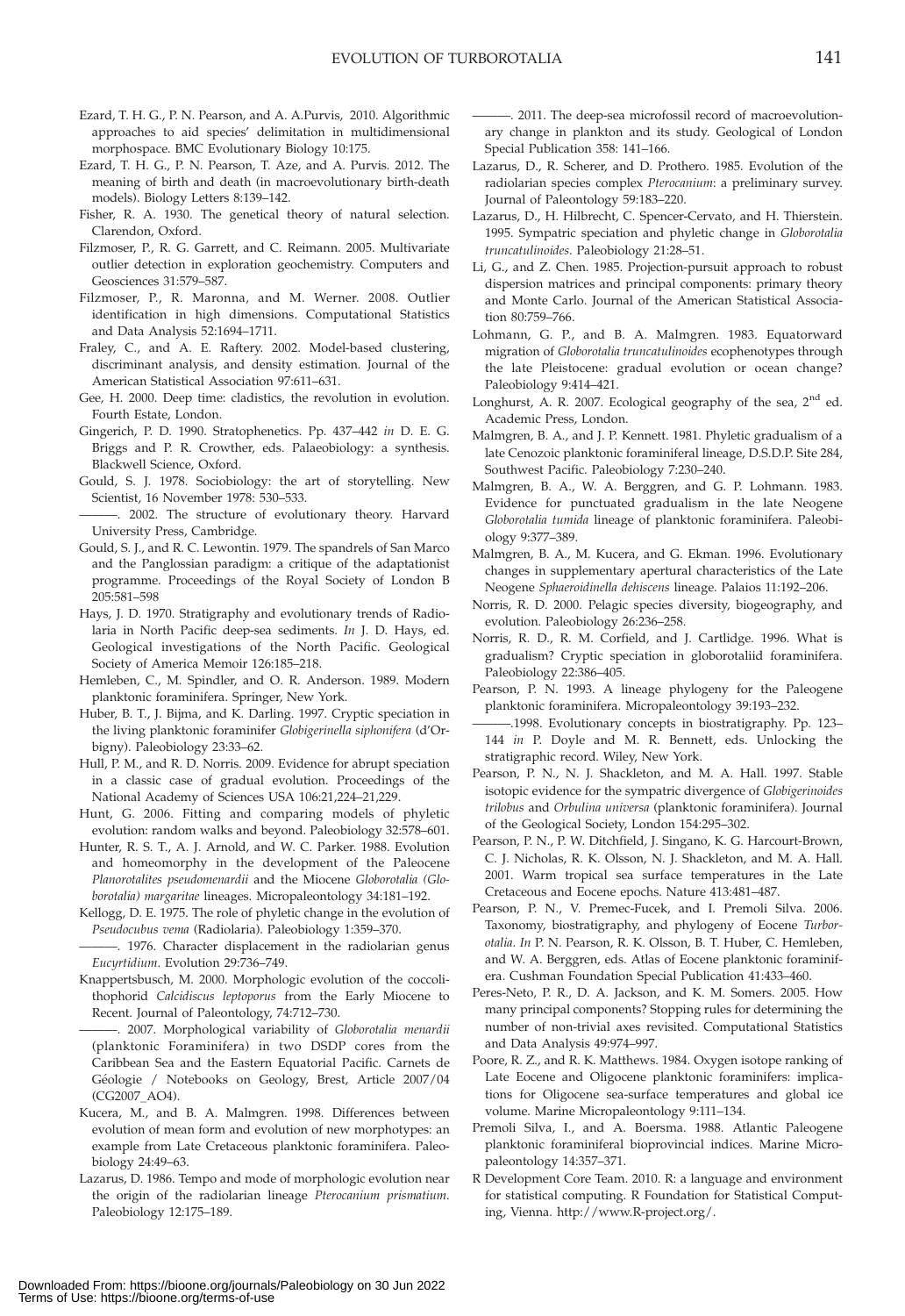- Scott, G. H. 1982. Tempo and stratigraphic record of speciation in Globorotalia puncticulata. Journal of Foraminiferal Research 12:1– 12.
- Scott, G. H., J. P. Kennett, K. J. Wilson, and B. W. Hayward. 2007. Globorotalia puncticulata: population divergence, dispersal and extinction related to Pliocene-Quaternary water masses. Marine Micropaleontology 62:235–253.
- Shipboard Scientific Party. 1993. Site 865. In Winterer, E. L., J. V. Firth, et al., eds. Proceedings of the Ocean Drilling Program, Initial Results 143:111–180. Ocean Drilling Program, College Station, Tex.
- Simpson, G. G. 1944. Tempo and mode in evolution. Columbia University Press, New York.
- -. 1961. Principles of animal taxonomy. Columbia University Press, New York.
- Sorhannus, U., E. J. Fenster, L. H. Burckle, and A. Hoffman. 1988. Cladogenetic and anagenetic changes in the morphology of Rhizosolenia praebergonii Mukhina. Historical Biology 1:185–205.
- Strotz, L. C., and A. P. Allen. 2013. Assessing the role of cladogenesis in macroevolution by integrating fossil and molecular evidence. Proceedings of the National Academy of Sciences USA 110:2904–2909.
- Toumarkine, M. 1975. Middle and Late Eocene planktonic foraminifera from the northwestern Pacific Ocean, Leg 32 of the Deep Sea Drilling Project. In R. L. Larson, R. Moberly, et al., eds. Initial Reports of the Deep Sea Drilling Project 32:735–751. U.S. Government. Printing Office, Washington, D.C.
- ———. 1978. Planktonic foraminiferal biostratigraphy of the Paleogene of Sites 360 to 364 and the Neogene of Sites 362A, 363 and 364 Leg 40. In H. M. Bolli, W. B. F. Ryan, et al., eds. Initial Reports of the Deep Sea Drilling Project 40:679–721. U.S. Government. Printing Office, Washington, D.C.
- Toumarkine, M., and H. M. Bolli. 1970. Evolution de Globorotalia cerroazulensis (Cole) dans l'Éocène Moyen et Supérieur de Possagno (Italie). Revue de Micropaléontologie 13:131-145.
- Toumarkine, M., and H.-P. Luterbacher. 1985. Paleocene and Eocene planktic foraminifera. Pp. 87–154 in H. M. Bolli, J. B. Saunders, and K. Perch-Nielsen, eds. Plankton stratigraphy. Cambridge University Press, Cambridge.
- Tripati, A. K., and H. Elderfield. 2004. Abrupt hydrographic changes in the equatorial Pacific and subtropical Atlantic from foraminiferal Mg/Ca indicate greenhouse origin for the thermal maximum at the Paleocene-Eocene boundary. Geochemistry, Geophysics, Geosystems 5: Q02006. doi:10.1029/2003GC000631.
- Trueman, A. E. 1930. Results of some recent statistical investigations of invertebrate fossils. Biological Reviews 5:296–308.
- Wade, B. S., and P. N. Pearson. 2008. Planktonic foraminiferal turnover, diversity fluctuations and geochemical signals across the Eocene/Oligocene boundary in Tanzania. Marine Micropaleontology 68:244–255.
- Wade, B. S., P. N. Pearson, W. A. Berggren, and H. Pälike. 2011. Review and revision of Cenozoic tropical planktonic foraminiferal biostratigraphy and calibration to the geomagnetic polarity and astronomical time scale. Earth Science Reviews 104:111–142.
- Wei, K.-Y. 1994. Allometric heterochrony in the Pliocene-Pleistocene planktic foraminiferal clade Globoconella. Paleobiology 20:66–84.
- Wei, K.-Y., and J. P. Kennett. 1988. Phyletic gradualism and punctuated equilibrium in the late Neogene planktonic foraminiferal clade Globoconella. Paleobiology 14:345–363.
- Wright, S. 1931. Evolution in Mendelian populations. Genetics 16:97–159.
- Young, J. 1990. Size variation of Neogene Reticulofenestra coccoliths from Indian Ocean DSDP cores. Journal of Micropalaeontology 9:71–85.
- Zachos, J. C., G. R. Dickens, and R. Zeebe. 2008. An early Cenozoic perspective on greenhouse warming and carbon-cycle dynamics. Nature 451:279–283.